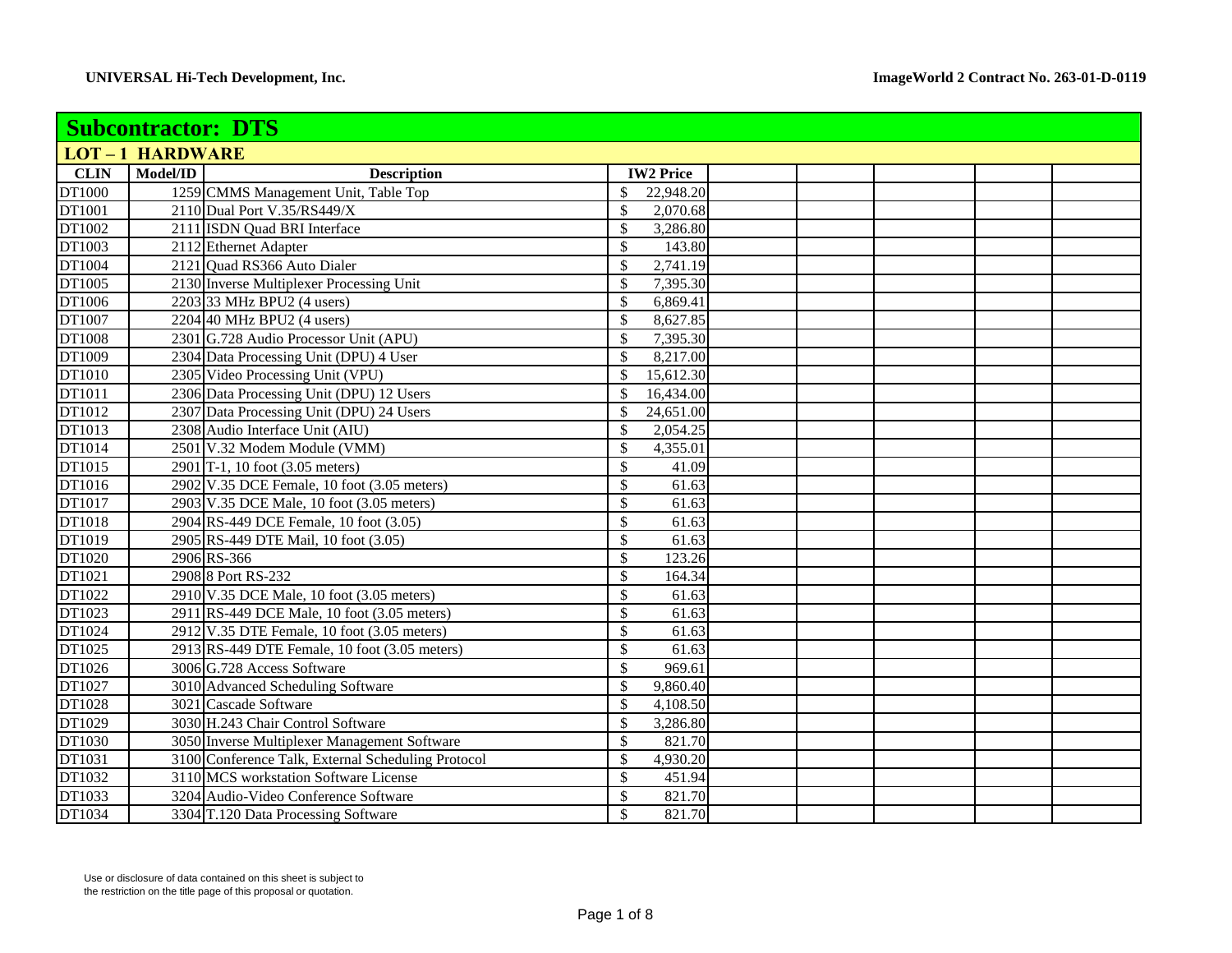|             | <b>Subcontractor: DTS</b> |                                                                        |                  |          |  |  |  |  |
|-------------|---------------------------|------------------------------------------------------------------------|------------------|----------|--|--|--|--|
|             | <b>LOT-1 HARDWARE</b>     |                                                                        |                  |          |  |  |  |  |
| <b>CLIN</b> | Model/ID                  | <b>Description</b>                                                     | <b>IW2 Price</b> |          |  |  |  |  |
| DT1035      |                           | 3305 Continuous Presence Software                                      | \$               | 3,286.80 |  |  |  |  |
| DT1036      |                           | 3306 VMM Access Software                                               | \$               | 821.70   |  |  |  |  |
| DT1037      |                           | 3401 Audio Conference Software                                         | \$               | 821.70   |  |  |  |  |
| DT1038      |                           | 5005 MCS Software upgrade to current software level                    | 8,217.00<br>\$   |          |  |  |  |  |
| DT1039      |                           | 5007 8 User Upgrade Kit for Model 2007                                 | \$<br>4,108.50   |          |  |  |  |  |
| DT1040      |                           | 5008 Dual Network Bus Upgrade Kit                                      | \$               | 246.51   |  |  |  |  |
| DT1041      |                           | 5009 Triple Network Bus Upgrade Kit                                    | \$               | 246.51   |  |  |  |  |
| DT1042      |                           | 110596 Vision Remote Control (Includes Batteries)                      | \$               | 205.49   |  |  |  |  |
| DT1043      |                           | 110881 Vision 600                                                      | \$<br>7,382.23   |          |  |  |  |  |
| DT1044      |                           | 110919 Vision 770 (No monitor)                                         | \$<br>7,382.23   |          |  |  |  |  |
| DT1045      |                           | 110978 Vision 1000 - Single 27" Monitor                                | \$<br>9,842.58   |          |  |  |  |  |
| DT1046      |                           | 110982 Vision 2000 SoftMux Portable (384 kbps ISDN/384kbps Ext.        | 18,052.65<br>\$  |          |  |  |  |  |
|             |                           | Network)                                                               |                  |          |  |  |  |  |
| DT1047      |                           | 111021 AT87IR Table Microphone with Cable                              | \$               | 581.31   |  |  |  |  |
| DT1048      |                           | 111158 Vision 600 Travel Bag                                           | \$               | 277.70   |  |  |  |  |
| DT1049      |                           | 111159 Vision 600/770 Travel Case                                      | \$               | 833.09   |  |  |  |  |
| DT1050      |                           | 111172 Vision 1000 Table Microphone with Cable                         | \$               | 601.17   |  |  |  |  |
| DT1051      |                           | 111178 Audio Technical SmartMixer, 4 mic's inputs                      | \$               | 996.93   |  |  |  |  |
| DT1052      |                           | 111247 Document Camera                                                 | 3,420.28<br>\$   |          |  |  |  |  |
| DT1053      |                           | 111248 Document Camera Flex                                            | \$<br>1,573.61   |          |  |  |  |  |
| DT1054      |                           | 111249 Vision 600/770 to latest software                               | \$<br>1,431.26   |          |  |  |  |  |
| DT1055      |                           | 111250 Vision 1000 to latest software                                  | \$<br>1,431.26   |          |  |  |  |  |
| DT1056      |                           | 111255 Codec 5000 SoftMux (768 kbps PRI and Ext. Network/ 512 kbps     | 19,277.78<br>\$  |          |  |  |  |  |
|             |                           | ISDN)                                                                  |                  |          |  |  |  |  |
| DT1057      |                           | 111389 NT 384                                                          | \$               | 536.88   |  |  |  |  |
| DT1058      |                           | 111410 Network Termination Type 1 (NT1)                                | $\mathbb{S}$     | 185.13   |  |  |  |  |
| DT1059      |                           | 111473 Vision 5000 SoftMux Portable (768 kbps PRI and Ext. Network/    | 21,728.03<br>\$  |          |  |  |  |  |
|             |                           | 512 kbps ISDN)                                                         |                  |          |  |  |  |  |
| DT1060      |                           | 11076513 Vision 2000 - Single 27" monitor (384 kbps ISDN/384 kbps Ext. | 18,782.18<br>\$  |          |  |  |  |  |
|             |                           | Network)                                                               |                  |          |  |  |  |  |
| DT1061      |                           | 11076514 Vision 2000 - Single 31" monitor (384 kbps ISDN/384 kbps Ext. | \$<br>20,106.26  |          |  |  |  |  |
|             |                           | Network)                                                               |                  |          |  |  |  |  |
| DT1062      |                           | 11076523 Vision 2000 - Dual monitor 27"(384 kbps ISDN/384 kbps Ext.    | 21,385.88<br>\$  |          |  |  |  |  |
|             |                           | Network)                                                               |                  |          |  |  |  |  |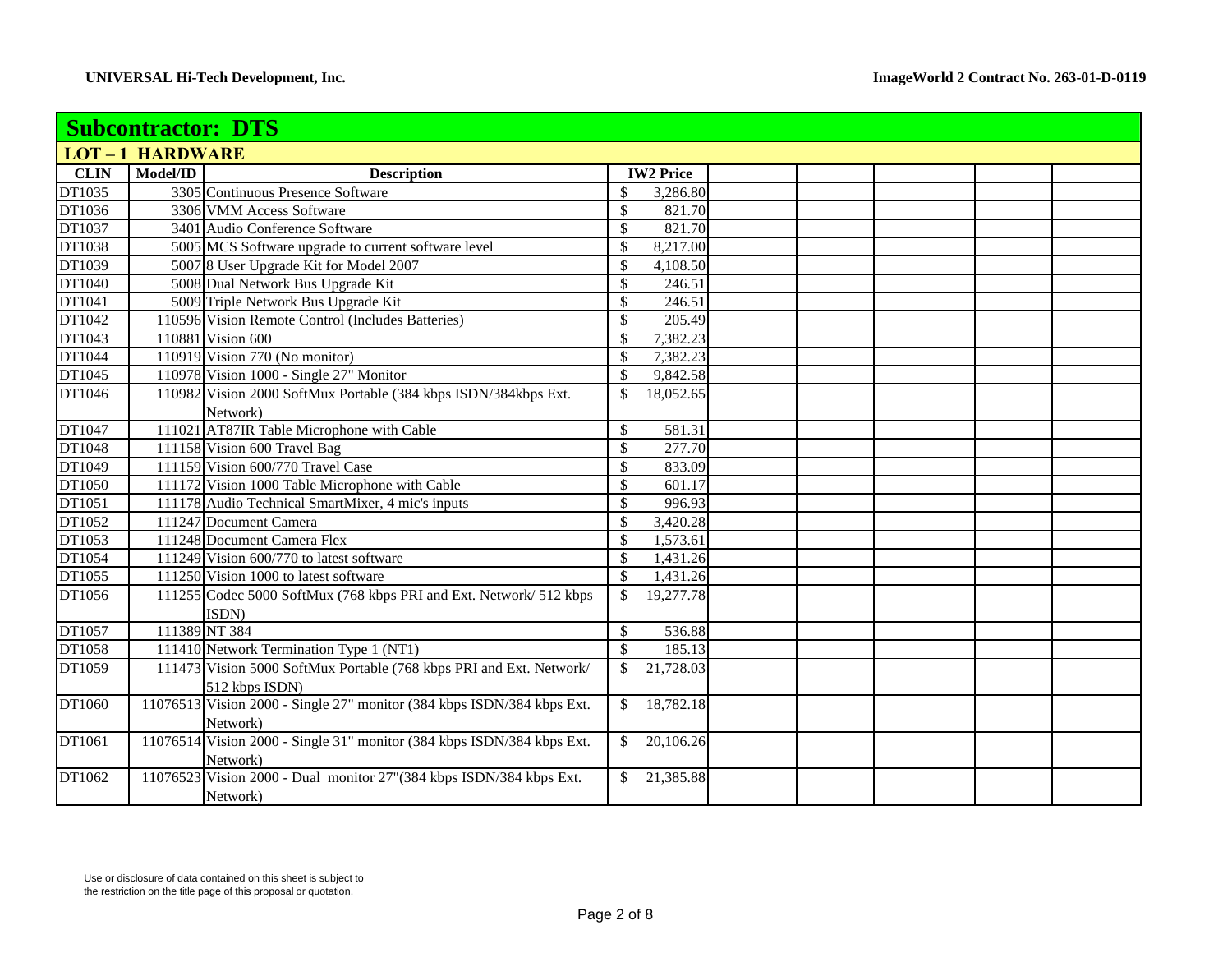|             | <b>Subcontractor: DTS</b> |                                                                              |               |                  |  |  |  |  |  |
|-------------|---------------------------|------------------------------------------------------------------------------|---------------|------------------|--|--|--|--|--|
|             | <b>LOT-1 HARDWARE</b>     |                                                                              |               |                  |  |  |  |  |  |
| <b>CLIN</b> | Model/ID                  | <b>Description</b>                                                           |               | <b>IW2 Price</b> |  |  |  |  |  |
| DT1063      |                           | 11076524 Vision 2000 - Dual monitor 31"(384kbps ISDN/384 kbps Ext.           | \$            | 23,935.08        |  |  |  |  |  |
|             |                           | Network)                                                                     |               |                  |  |  |  |  |  |
| DT1064      |                           | 11100313 Vision 2000 - Single 17" monitor (128 kbps ISDN/128 kbps Ext.       | \$            | 12,366.98        |  |  |  |  |  |
|             |                           | Network)                                                                     |               |                  |  |  |  |  |  |
| DT1065      |                           | 11100314 Vision 2000 - Single 31" monitor (128 kbps ISDN/128 kbps Ext.       | \$            | 13,569.83        |  |  |  |  |  |
|             |                           | Network)                                                                     |               |                  |  |  |  |  |  |
| DT1066      |                           | 11100323 Vision 2000 - Dual monitor 27"(128 kbps ISDN/128 kbps Ext.          | \$            | 14,792.58        |  |  |  |  |  |
|             |                           | Network)                                                                     |               |                  |  |  |  |  |  |
| DT1067      |                           | 11100324 Vision 2000 - Dual monitor 31"(128 kbps ISDN/128 kbps Ext.          | \$            | 17,168.58        |  |  |  |  |  |
|             |                           | Network)                                                                     |               |                  |  |  |  |  |  |
| DT1068      |                           | 11100513 Vision 2000 - Single 27" monitor (128 kbps ISDN/384 kbps Ext.       | \$            | 16,376.48        |  |  |  |  |  |
|             |                           | Network)                                                                     |               |                  |  |  |  |  |  |
| DT1069      |                           | 11100514 Vision 2000 - Single 31" monitor (128 kbps ISDN/384 kbps Ext.       | \$            | 17,579.33        |  |  |  |  |  |
|             |                           | Network)                                                                     |               |                  |  |  |  |  |  |
| DT1070      |                           | 11100523 Vision 2000 - Dual monitor 27"(128 kbps ISDN/384 kbps Ext.          | \$            | 18,980.18        |  |  |  |  |  |
|             |                           | Network)                                                                     |               |                  |  |  |  |  |  |
| DT1071      |                           | 11100524 Vision 2000 - Dual monitor 31"(128 kbps ISDN/384 kbps Ext.          | \$            | 21,385.88        |  |  |  |  |  |
| DT1072      |                           | Network)<br>11133313 Vision 5000 - Single 27" monitor (768 kbps PRI and Ext. | \$            | 23,432.66        |  |  |  |  |  |
|             |                           | Network/ 512 kbps ISDN)                                                      |               |                  |  |  |  |  |  |
| DT1073      |                           | 11133314 Vision 5000 - Single 32" monitor (768 kbps PRI and Ext.             |               | 24,642.93        |  |  |  |  |  |
|             |                           | Network/ 512 kbps ISDN)                                                      |               |                  |  |  |  |  |  |
| DT1074      |                           | 11133323 Vision 5000 - Dual 27" monitor (768 kbps PRI and Ext. Network/      | $\mathbb{S}$  | 25,944.83        |  |  |  |  |  |
|             |                           | 512 kbps ISDN)                                                               |               |                  |  |  |  |  |  |
| DT1075      |                           | 11133324 Vision 5000 - Dual 32"" monitor (768 kbps PRI and Ext. Network/     | \$            | 28,350.53        |  |  |  |  |  |
|             |                           | 512 kbps ISDN)                                                               |               |                  |  |  |  |  |  |
| DT1076      | 0301-22                   | Rack Mounted Rails (22 inches)                                               | \$            | 82.17            |  |  |  |  |  |
| DT1077      | 0301-26                   | Rack Mounted Rails (26 inches)                                               | $\mathcal{S}$ | 82.17            |  |  |  |  |  |
| DT1078      | 110559US                  | Codec 2000 SoftMux (384 kbps ISDN/384 kbps Ext. Network)                     | \$            | 15,602.40        |  |  |  |  |  |
| DT1079      |                           | 110963US Codec 1000 (128 kbps)                                               | $\mathbb{S}$  | 6,578.55         |  |  |  |  |  |
| DT1080      |                           | 111001US Codec 2000 (128 kbpsISDN/384 kbps Ext. Network)                     | \$            | 13,072.95        |  |  |  |  |  |
| DT1081      |                           | 111002US Codec 2000 (128 kbps ISDN/128 kbps Ext. Network)                    | \$            | 10,637.55        |  |  |  |  |  |
| DT1082      |                           | 111152M2 Vision 2000 (128 kbps) to latest software                           | $\mathbb{S}$  | 1,431.26         |  |  |  |  |  |
| DT1083      |                           | 111153M6 Vision 2000 (384 kbps) to latest software                           | \$            | 1,431.26         |  |  |  |  |  |
| DT1084      |                           | 111154Mi Vision 2000 SoftMux to latest software                              | $\mathbb{S}$  | 1,431.26         |  |  |  |  |  |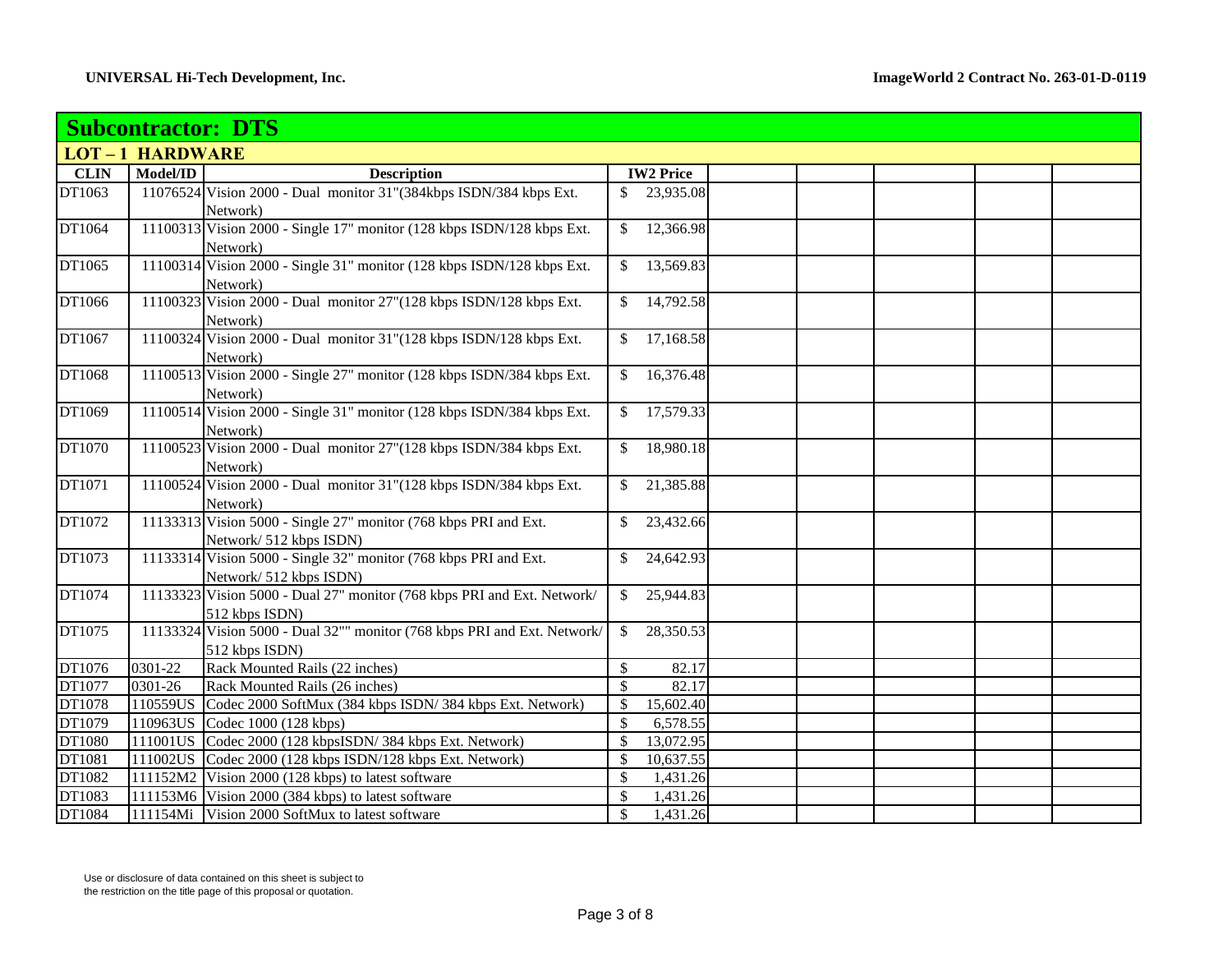|        | <b>Subcontractor: DTS</b> |                                                                    |                             |  |  |  |  |
|--------|---------------------------|--------------------------------------------------------------------|-----------------------------|--|--|--|--|
|        | <b>LOT-1 HARDWARE</b>     |                                                                    |                             |  |  |  |  |
| CLIN   | Model/ID                  | <b>Description</b>                                                 | <b>IW2 Price</b>            |  |  |  |  |
| DT1085 | 111402T                   | Vision 5000 Remote Control (Includes Batteries)                    | 205.49<br>\$                |  |  |  |  |
| DT1086 | 1260-R                    | CMMS Management Unit, Rack Mount                                   | 22,948.20<br>\$             |  |  |  |  |
| DT1087 | 2101-E                    | T1/ISDN PRI Single Port with CSU                                   | \$<br>5,866.94              |  |  |  |  |
| DT1088 | $\overline{2}102-E$       | T1/ISDN PRI Single Port with DSX (no CSU)                          | \$<br>4,141.37              |  |  |  |  |
| DT1089 | 2105-E                    | T1/ISDN PRI Dual Port with DSX (no CSU)                            | 7,041.97<br>\$              |  |  |  |  |
| DT1090 | 2106-E                    | T1/ISDN PRI Dual Port with CSU                                     | \$<br>8,792.19              |  |  |  |  |
| DT1091 | 2111-E                    | <b>ISDN</b> Quad BRI Interface (shielded)                          | $\mathbb{S}$<br>3,286.80    |  |  |  |  |
| DT1092 | 2120-E                    | 8 Port Asynchronous RS232 Module                                   | \$<br>2,070.68              |  |  |  |  |
| DT1093 | 2205-C                    | 50 MHz BPU2 (4 users)                                              | \$<br>11,503.80             |  |  |  |  |
| DT1094 | <b>BRD0422</b>            | Audio Module -12                                                   | \$<br>12,900.69             |  |  |  |  |
| DT1095 |                           | BRD04445 Video/Mux-16                                              | 13,968.90<br>\$             |  |  |  |  |
| DT1096 | <b>BRD0515</b>            | N/I T1 X2                                                          | \$<br>6,902.28              |  |  |  |  |
| DT1097 | <b>BRD0537</b>            | Transcoding/Continuous Presence Module                             | \$<br>14,790.60             |  |  |  |  |
| DT1098 | <b>BRD0540</b>            | T.120 Module - 30                                                  | \$<br>11,873.07             |  |  |  |  |
| DT1099 | <b>BRD0548</b>            | <b>N/I E1 X2</b>                                                   | \$<br>6,902.28              |  |  |  |  |
| DT1100 | <b>BRD0898</b>            | Video/Mux-8                                                        | \$<br>8,956.53              |  |  |  |  |
| DT1101 | <b>BRD0899</b>            | T.120 Module - 16                                                  | \$<br>7,641.81              |  |  |  |  |
| DT1102 |                           | BS-2007-3 7 slot 4 User Chassis Base Unit (Table Top)              | \$<br>15,780.60             |  |  |  |  |
| DT1103 | <b>BS-2007-</b>           | 18 slot Chassis Base Unit (Rack Mount)                             | \$<br>53,745.52             |  |  |  |  |
|        | 4P                        |                                                                    |                             |  |  |  |  |
| DT1104 |                           | BS-2007-4- <sup>7</sup> slot 4 User Chassis Base Unit (Rack Mount) | 15,780.60<br>\$.            |  |  |  |  |
|        | $\mathbb R$               |                                                                    |                             |  |  |  |  |
| DT1105 |                           | BS-2007-7 7 slot 8 User Chassis Base Unit (Table Top)              | 32,214.60<br>\$             |  |  |  |  |
| DT1106 |                           | BS-2007-8-7 slot 8 User MCS Base Systemt (Rack Mount)              | \$<br>32,214.60             |  |  |  |  |
|        | R                         |                                                                    |                             |  |  |  |  |
| DT1107 | <b>BS-2019</b>            | 18 slot Chassis Base Unit (Table Top)                              | 53,745.52<br>\$             |  |  |  |  |
| DT1108 | <b>BS-2019</b>            | 18 slot Central Office Chassis Base Unit                           | \$<br>80,039.92             |  |  |  |  |
| DT1109 | <b>BS-2020-</b>           | 18 slot, max 16 User Chassis Base Unit                             | 29,094.52<br>\$             |  |  |  |  |
|        | 15                        |                                                                    |                             |  |  |  |  |
| DT1110 | BS-2020-                  | 18 slot Chassis Base Unit (Rack Mount)                             | 53,745.52<br>$\mathbb{S}^-$ |  |  |  |  |
|        | 15                        |                                                                    |                             |  |  |  |  |
| DT1111 | <b>BS-2020-</b>           | 18 slot Chassis Base Unit (Table Top)                              | 53,745.52<br>\$             |  |  |  |  |
|        | CO                        |                                                                    |                             |  |  |  |  |
| DT1112 |                           | BS-2020-R 4 User VideoServer Conference Room, Table Top            | 26,230.89<br>\$             |  |  |  |  |
| DT1113 |                           | DTS10974 Vision 2000 (128 kbps) to Vision 2000 (384 kbps)          | $\mathbb{S}$<br>6,479.55    |  |  |  |  |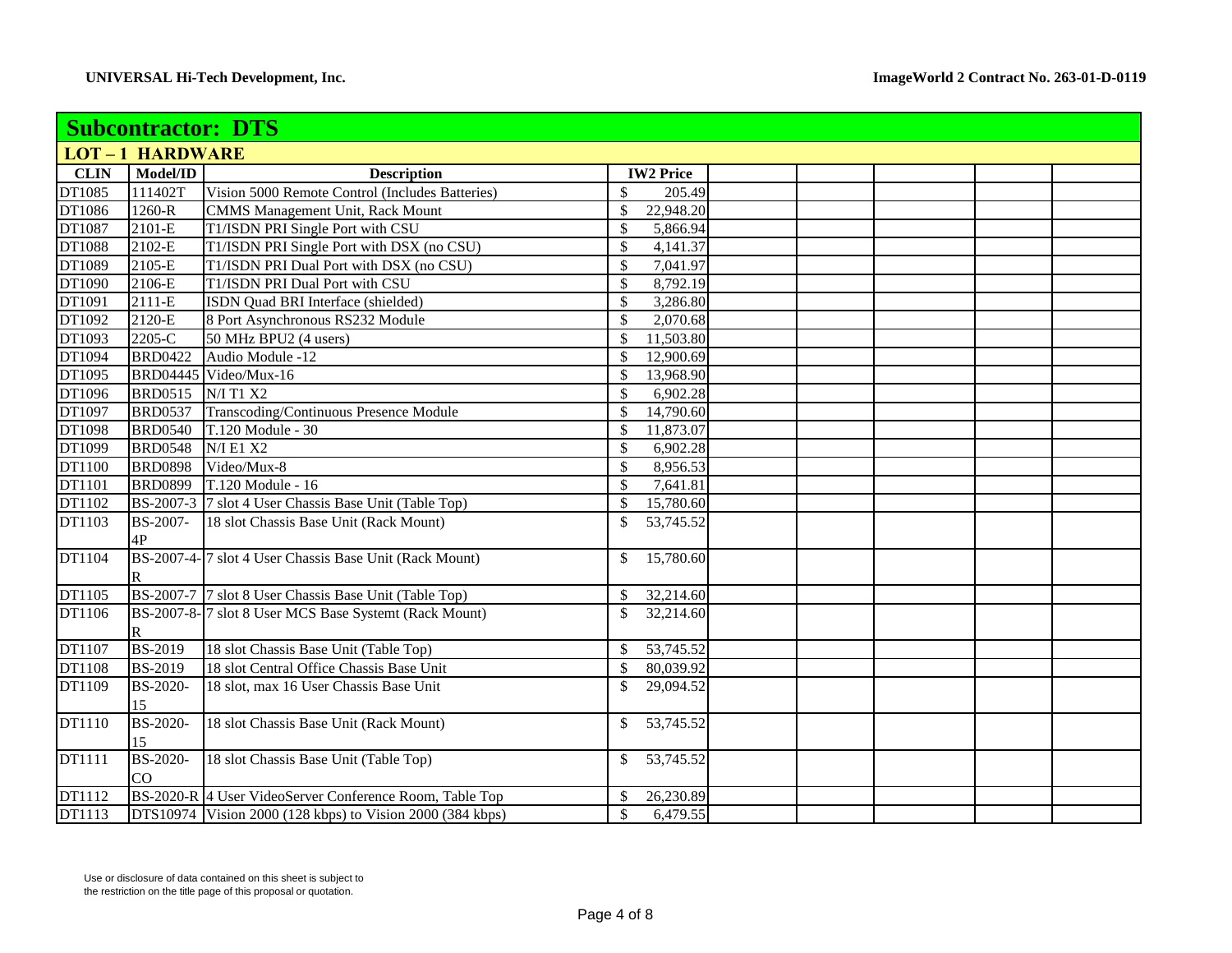|               | <b>Subcontractor: DTS</b> |                                                               |                  |  |  |  |  |  |  |
|---------------|---------------------------|---------------------------------------------------------------|------------------|--|--|--|--|--|--|
|               | <b>LOT-1 HARDWARE</b>     |                                                               |                  |  |  |  |  |  |  |
| <b>CLIN</b>   | Model/ID                  | <b>Description</b>                                            | <b>IW2 Price</b> |  |  |  |  |  |  |
| DT1114        | M10972                    | Vision 2000 (128 kbps) to Vision 2000 SoftMux                 | \$<br>8,330.85   |  |  |  |  |  |  |
| DT1115        | M10973                    | Vision 2000 (384 kbps) to Vision 2000 SoftMux                 | \$<br>3,702.60   |  |  |  |  |  |  |
| DT1116        | PV-4664                   | <b>VCR</b>                                                    | \$<br>555.39     |  |  |  |  |  |  |
| DT1117        | <b>PWR0548</b>            |                                                               | \$<br>1,889.91   |  |  |  |  |  |  |
| DT1118        | SWL0697                   | Port License 1-8                                              |                  |  |  |  |  |  |  |
| DT1119        | SWL0698                   | Port License 9-16                                             | 24,651.00<br>\$  |  |  |  |  |  |  |
| DT1120        | SWL0699                   | Port License 17-20                                            | \$<br>53,410.50  |  |  |  |  |  |  |
| DT1121        | <b>SWL0700</b>            | Port License per additional 4                                 | \$<br>8,217.00   |  |  |  |  |  |  |
| DT1122        | <b>SWL0701</b>            | Bonding License - 8                                           | \$<br>11,092.95  |  |  |  |  |  |  |
| DT1123        | <b>SWL0702</b>            | Bonding License - 16                                          | 17,255.70<br>\$  |  |  |  |  |  |  |
| DT1124        | <b>SWL0703</b>            | T.120 License                                                 | \$<br>682.01     |  |  |  |  |  |  |
| DT1125        | <b>SWL0704</b>            | Continuos Presence License - 6                                | \$<br>4,108.50   |  |  |  |  |  |  |
| DT1126        | <b>SWL0706</b>            | <b>Operator Workstation License</b>                           | 369.77<br>\$     |  |  |  |  |  |  |
| DT1127        | SWL0749                   | Port License 21-28                                            | \$<br>61,627.50  |  |  |  |  |  |  |
| <b>DT1128</b> | <b>SWL0900</b>            | API                                                           | \$<br>6,573.60   |  |  |  |  |  |  |
| DT1129        | <b>SWL0901</b>            | MGC - Manager                                                 |                  |  |  |  |  |  |  |
| DT1130        | SYS0151                   | Base Unit-16 Rack Mount or Table                              | 19,024.83<br>\$  |  |  |  |  |  |  |
| DT1131        | TAND-                     | Tandberg Educator Standard System (Instructor podium with TC- | \$<br>43,129.35  |  |  |  |  |  |  |
|               | EDU-                      | 5000 Codec and SoftMux; audio science microphone assembly;    |                  |  |  |  |  |  |  |
|               | <b>STAND</b>              | dual student camera and monitor cart; instructor camera and   |                  |  |  |  |  |  |  |
|               |                           | monitor cart                                                  |                  |  |  |  |  |  |  |
| DT1132        | TAND-                     | Telephone Add Facility                                        | \$<br>1,289.74   |  |  |  |  |  |  |
|               | <b>EDU-TAF</b>            |                                                               |                  |  |  |  |  |  |  |
| DT1133        | TAND-                     | Upgrade to 32" Color TV/Monitor                               | \$<br>1,190.53   |  |  |  |  |  |  |
|               | EDU-TV32                  |                                                               |                  |  |  |  |  |  |  |
| DT1134        | TAND-                     | <b>Upgrade to VGA Display Touchscreen</b>                     | \$<br>1,051.96   |  |  |  |  |  |  |
|               | EDU-                      |                                                               |                  |  |  |  |  |  |  |
|               | <b>VGAD</b>               |                                                               |                  |  |  |  |  |  |  |
| DT1135        | TAND-                     | Addition of Wide Angle Room Camera                            | \$<br>2,317.09   |  |  |  |  |  |  |
|               | EDU-                      |                                                               |                  |  |  |  |  |  |  |
|               | <b>WARC</b>               |                                                               |                  |  |  |  |  |  |  |
| DT1136        | V-AU-AU-                  | Additional Microphone for Vision 3000                         | \$<br>185.19     |  |  |  |  |  |  |
|               | AT851R                    |                                                               |                  |  |  |  |  |  |  |
| DT1137        |                           | V-AU-CR- Audio Science Microphone System                      | \$<br>1,383.85   |  |  |  |  |  |  |
|               | PZMD30                    |                                                               |                  |  |  |  |  |  |  |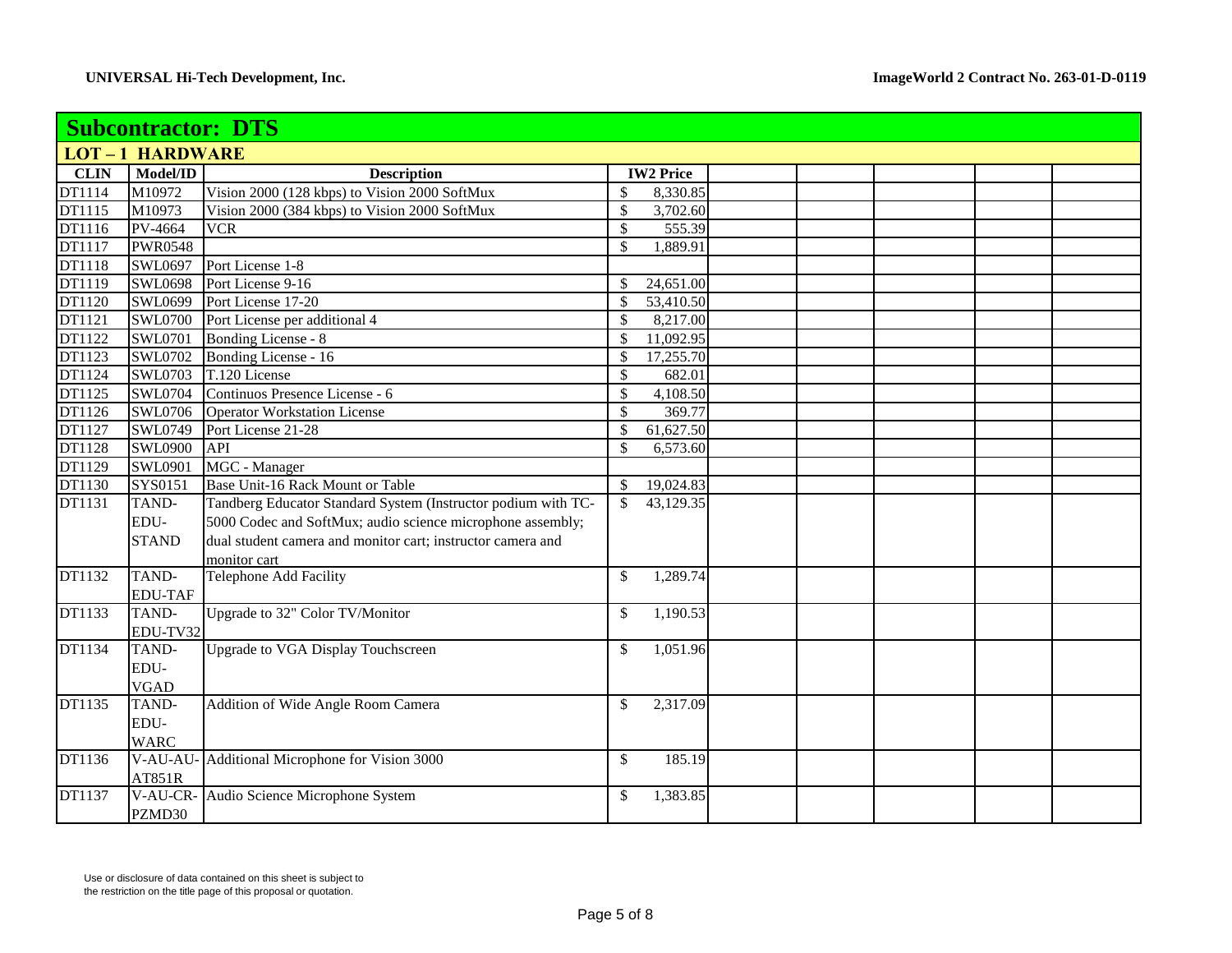|             | <b>Subcontractor: DTS</b> |                                                                         |              |                  |  |  |  |  |  |
|-------------|---------------------------|-------------------------------------------------------------------------|--------------|------------------|--|--|--|--|--|
|             | <b>LOT-1 HARDWARE</b>     |                                                                         |              |                  |  |  |  |  |  |
| <b>CLIN</b> | Model/ID                  | <b>Description</b>                                                      |              | <b>IW2 Price</b> |  |  |  |  |  |
| DT1138      |                           | V-AU-XX-Telephone Add-on for Vision 3000                                | \$           | 554.47           |  |  |  |  |  |
|             | 3000TELA                  |                                                                         |              |                  |  |  |  |  |  |
|             | <b>DD</b>                 |                                                                         |              |                  |  |  |  |  |  |
| DT1139      | $V-B0-XX-$                | Vision 3000 - Dual 32" (56-2048 kbps)                                   | \$           | 33,012.49        |  |  |  |  |  |
|             | C <sub>232</sub>          |                                                                         |              |                  |  |  |  |  |  |
| DT1140      |                           | V-BO-XX- ISDN 4BRI IMUX (Includes Cables)                               | $\mathbb{S}$ | 2,883.40         |  |  |  |  |  |
|             | 2000VSX4                  |                                                                         |              |                  |  |  |  |  |  |
|             | <b>BRI</b>                |                                                                         |              |                  |  |  |  |  |  |
| DT1141      |                           | V-BO-XX-Remote Controlled Presenter Camera                              | $\mathbb{S}$ | 2,309.50         |  |  |  |  |  |
|             | <b>3000PRES</b>           |                                                                         |              |                  |  |  |  |  |  |
|             | <b>ENT</b>                |                                                                         |              |                  |  |  |  |  |  |
| DT1142      |                           | V-BO-XX- 35mm Slide/Video Converter with Touch Panel Control            | $\mathbb{S}$ | 3,697.98         |  |  |  |  |  |
|             | 3000SLID                  |                                                                         |              |                  |  |  |  |  |  |
|             | E                         |                                                                         |              |                  |  |  |  |  |  |
| DT1143      |                           | V-BO-XX- ISDN Single BRI IMUX Application                               | \$           | 2,309.50         |  |  |  |  |  |
|             | 3000VSX1                  |                                                                         |              |                  |  |  |  |  |  |
|             | <b>BRI</b>                |                                                                         |              |                  |  |  |  |  |  |
| DT1144      |                           | V-BO-XX- ISDN 4BRI IMUX (Includes 2B Dialing and RS 530/449)            | $\mathbb{S}$ | 3,697.98         |  |  |  |  |  |
|             | 3000VSX4                  |                                                                         |              |                  |  |  |  |  |  |
| DT1145      | <b>BRI</b>                |                                                                         |              |                  |  |  |  |  |  |
|             |                           | V-BO-XX- Auto Camera Tracking                                           | $\mathbb{S}$ | 462.83           |  |  |  |  |  |
|             | <b>AUTOTR</b>             |                                                                         |              |                  |  |  |  |  |  |
| DT1146      | ACK                       | V-BO-XX- Vision 3000 - Single 27" monitor (56-2048 kbps)                | \$           | 24,597.49        |  |  |  |  |  |
|             | C127                      |                                                                         |              |                  |  |  |  |  |  |
| DT1147      |                           | V-BO-XX- Vision 3000 - Single 32" monitor (56-2048 kbps)                | \$           | 27,003.19        |  |  |  |  |  |
|             | C132                      |                                                                         |              |                  |  |  |  |  |  |
| DT1148      |                           | V-BO-XX- Vision 3000 - Dual 27" monitor (56-2048 kbps)                  | \$           | 31,032.54        |  |  |  |  |  |
|             | C227                      |                                                                         |              |                  |  |  |  |  |  |
| DT1149      |                           | V-BO-XX- Panasonic SVHS VCR Facility                                    | \$           | 2,730.67         |  |  |  |  |  |
|             | <b>HCNVCR</b>             |                                                                         |              |                  |  |  |  |  |  |
| DT1150      |                           | V-BO-XX- DigiApps Straight-arm, Digital Three Chip Color Camera, Remote | $\mathbb{S}$ | 9,025.09         |  |  |  |  |  |
|             |                           | HCU3CHA Controlled 4:1 Motorized Zoom Lens with Fluid Pan Tilt/Zoom     |              |                  |  |  |  |  |  |
|             | RM                        | Lens and a Uni-Directional Microphone                                   |              |                  |  |  |  |  |  |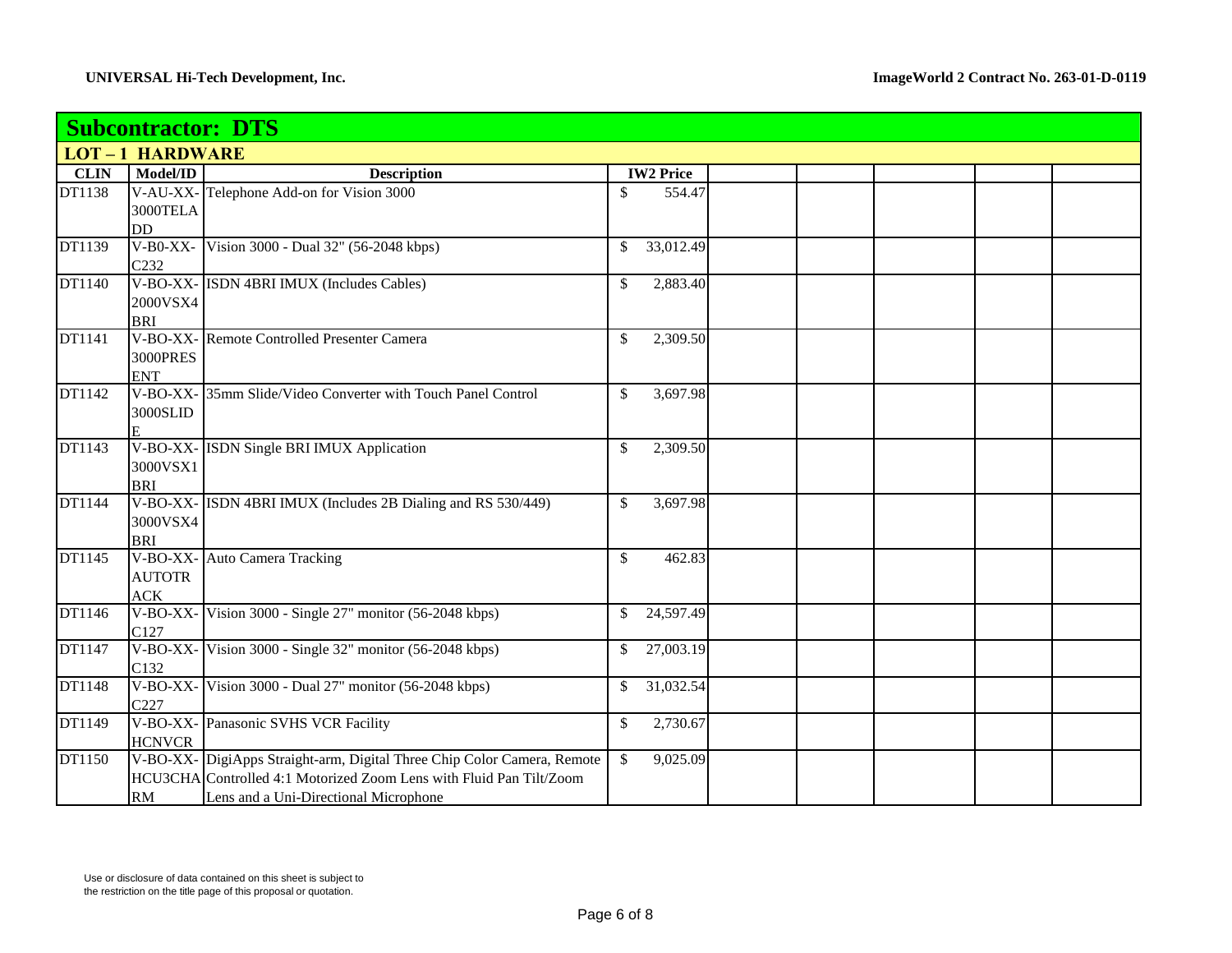|             |                       | <b>Subcontractor: DTS</b>                                               |              |                  |  |  |  |
|-------------|-----------------------|-------------------------------------------------------------------------|--------------|------------------|--|--|--|
|             | <b>LOT-1 HARDWARE</b> |                                                                         |              |                  |  |  |  |
| <b>CLIN</b> | Model/ID              | <b>Description</b>                                                      |              | <b>IW2 Price</b> |  |  |  |
| DT1151      |                       | V-BO-XX- DigiApps Flex-Arm, Digital Single Chip Color Camera, Remote    | \$           | 6,012.10         |  |  |  |
|             |                       | HCUCAM Controlled 14:1 Motorized Zoom Lens with Fluid Pan Tilt Head     |              |                  |  |  |  |
|             | ARM                   | and a Uni-Directional Microphone                                        |              |                  |  |  |  |
| DT1152      |                       | V-BO-XX- Integrated PC (Windows95/98) Package with Medical Software,    | \$           | 9,251.88         |  |  |  |
|             |                       | HCUPCOP Industrial PC Chassis, CD ROM Drive and Sound Card,k Compact    |              |                  |  |  |  |
|             | т                     | PC Keyboard assemble, 5" x 5" Accad Graphics Tablet and Stylus,         |              |                  |  |  |  |
|             |                       | High Quality Video Digitizer Card, Medical Software Application         |              |                  |  |  |  |
|             |                       | Package, Integrated Codes Data Transmission Card (64 kbps data          |              |                  |  |  |  |
|             |                       | channel)                                                                |              |                  |  |  |  |
| DT1153      |                       | V-BO-XX- Ascend VSXTI/PRI Inverse Multiplexer Option (Includes Internal | $\mathbb{S}$ | 7,821.74         |  |  |  |
|             |                       | HCUTIKIT CSU, Cables, and Twin Clear Channel Option)                    |              |                  |  |  |  |
|             |                       |                                                                         |              |                  |  |  |  |
| DT1154      |                       | V-BO-XX-TANDBERG HCS Base System with Control Apps Flex-Arm             | \$           | 45,016.22        |  |  |  |
|             | <b>HCUTP</b>          | (Includes Touch Panel + Uni-Directional Microphone)                     |              |                  |  |  |  |
| DT1155      |                       | V-BO-XX- Far End Camera Control                                         | \$           | 921.03           |  |  |  |
|             | <b>HSDPECC</b>        |                                                                         |              |                  |  |  |  |
| DT1156      |                       | V-BO-XX- Student Link for Distance Education (2 Microphones)            | \$           | 1,248.71         |  |  |  |
|             | SLINK2                |                                                                         |              |                  |  |  |  |
| DT1157      |                       | V-BO-XX- Student Link for Distance Education (4 Microphones)            | \$           | 2,031.81         |  |  |  |
|             | SLINK4                |                                                                         |              |                  |  |  |  |
| DT1158      |                       | V-BO-XX- Split Screen (Includes Camera)                                 | \$           | 2,772.33         |  |  |  |
|             | <b>SPLITSCR</b>       |                                                                         |              |                  |  |  |  |
|             | <b>EEN</b>            |                                                                         |              |                  |  |  |  |
| DT1159      |                       | V-BO-XX-Three Chip Document Camera with Touch Panel Control             | \$           | 13,745.90        |  |  |  |
|             | <b>SV700</b>          |                                                                         |              |                  |  |  |  |
| DT1160      |                       | V-BO-XX- Vision Tracker (Includes 6 Remote Controls)                    | \$           | 1,388.48         |  |  |  |
|             | <b>TRACK</b>          |                                                                         |              |                  |  |  |  |
| DT1161      |                       | V-BO-XX- Far End Camera Control                                         | \$           | 1,804.10         |  |  |  |
|             | <b>VC3000FE</b>       |                                                                         |              |                  |  |  |  |
|             |                       |                                                                         |              |                  |  |  |  |
| DT1162      |                       | V-CO-BT- RS 530/RS 449 (Required for IMUX or Direct Connect RS 449)     |              |                  |  |  |  |
|             | VC2351                |                                                                         |              |                  |  |  |  |
| DT1163      |                       | V-CO-BT- 2B Option Module (Required for 2 Channel calls or V.35)        | \$           | 1,291.29         |  |  |  |
|             | VC2353                | Interface)                                                              |              |                  |  |  |  |